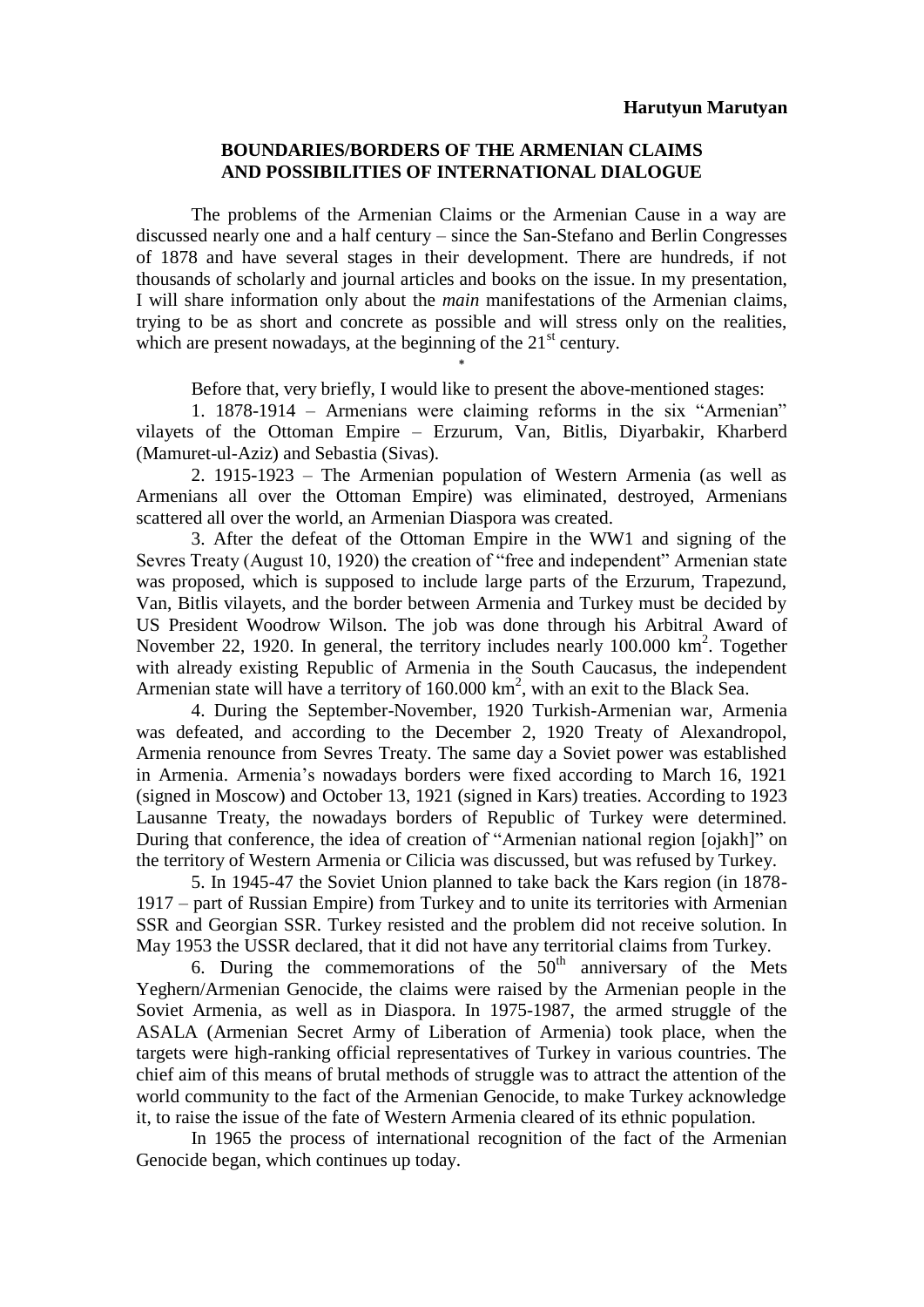7. On November 22, 1988 the Parliament of Armenian SSR adopted a "Law of condemnation of the Genocide of Armenians of Ottoman Turkey". On August 23, 1990 the Parliament of Republic of Armenia adopted a Declaration of Armenia's Independence, where there was an article, reading: "The Republic of Armenia stands in support of the task of achieving international recognition of the 1915 Genocide in Ottoman Turkey and Western Armenia." This Declaration is the part of Armenia's constitution. **\***

As a researcher I shall state, that at the beginning of the  $21<sup>st</sup>$  century there is no common Armenian political approach/position towards the Armenian claims. At the same time as an anthropologist, I must notice, that may be every Armenian see the solution of the Armenian Cause in the "restoration of the historical justice" (very common formulation), when the Armenians will return the lands of their ancestors, that is – their Historical homeland, most of which currently form the eastern regions of the Republic of Turkey and where Armenians did not live because of the Genocide, that took place a century ago.

As I already said, there are different approaches, and I plan to present them based on the existing documentation.

1. T**he official approach/position of the Republic of Armenia** isn't fixed anywhere, but, with some reservations, it can be stated, per se the "Pan-Armenian Declaration on the Centennial of the Armenian Genocide", adopted by The State Commission on the Coordination of Events Dedicated to the 100<sup>th</sup> Anniversary of the Armenian Genocide, in consultation with its regional committees in the Diaspora, on January 29, 2015.

In the formulations of preamble is stated, in particular, the importance of the "joint declaration of the Allied Powers on May 24, 1915, for the first time in history defining the most heinous crime prepared against the Armenian people as a "crime against humanity and civilization" and emphasizing the necessity of holding Ottoman authorities responsible, as well as the role and significance of the Sevres Peace Treaty of 10 August 1920 and US President Woodrow Wilson's Arbitral Award of 22 November 1920 in overcoming the consequences of the Armenian Genocide."

The Declaration has 12 articles. The first five in a way are connected to the Genocide issue. In the sixth article is written, that "the united will of Armenia and the Armenian people is to achieve worldwide recognition of the Armenian Genocide and the elimination of the consequences of the Genocide, preparing to this end a file of legal claims as a point of departure in the process of restoring individual, communal and pan-Armenian rights and legitimate interests." The seventh article "condemns the illegal blockade of the Republic of Armenia imposed by the Republic of Turkey, its anti-Armenian stance in international fora and the imposition of preconditions in the normalization of interstate relations, considering this a consequence of the continued impunity of the Armenian Genocide." The next article "calls upon the Republic of Turkey to recognize and condemn the Armenian Genocide committed by the Ottoman Empire, and to face its own history and memory through commemorating the victims of that heinous crime against humanity and renouncing the policy of falsification, denialism and banalizations of this indisputable fact." Then the Declaration "supports those segments of Turkish civil society whose representatives nowadays dare to speak out against the official position of the authorities." Finally, the document "expresses the hope that recognition and condemnation of the Armenian Genocide by Turkey will serve as a starting point for the historical reconciliation of the Armenian and Turkish peoples."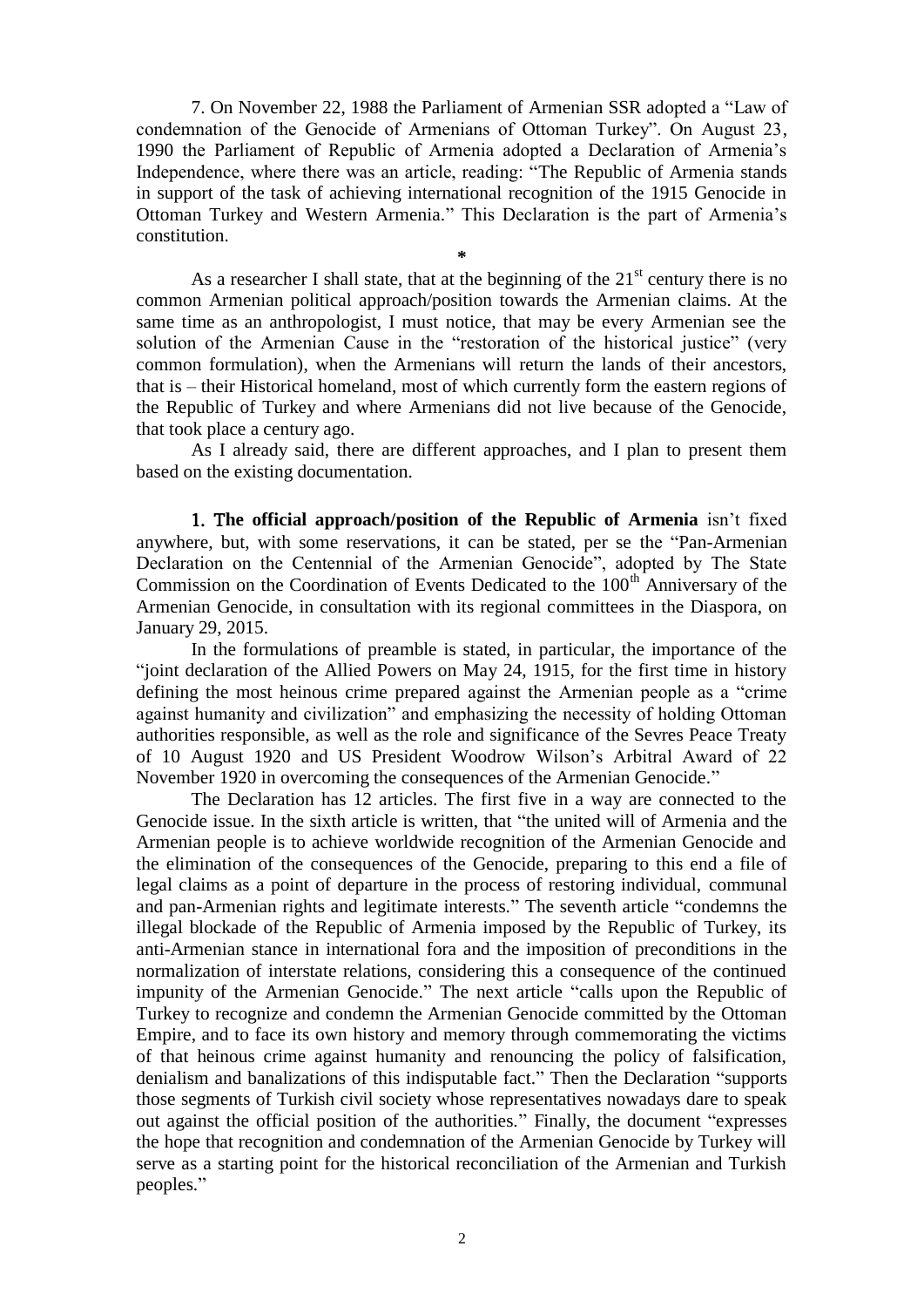In the formulations of the Declaration, the expression "elimination of the consequences of the Genocide" stands out. It has very broad meaning and can be interpreted in different ways, including also as manifestation of claims. Anyway, the President of Armenia in his interviews (in particular on April, 2015 given to Turkish daily "Hyuriett") is stressing, that Armenia is not raising territorial claims towards Turkey, and such a question does not exist in the order of foreign policy of Armenia. Such an answer, at the same time, in my opinion, does not mean, that Armenia in general refuses the possibility to raise territorial claims, because in some other political statements of President (e.g. in 2009 and 2010) can be found formulations regarding the idea of territorial claims.

## **2. The approach/position of "Modus Vivendi" think-tank**

*Modus vivendi* is a Latin phrase that means "mode of living" or "way of life". It often is used to mean an arrangement or agreement that allows conflicting parties to coexist in peace. It is the name of a think-tank, which is engaged in the research of the Armenian Cause (since 1999), its founder and leader is diplomat, former ambassador of Republic of Armenia in Canada in 2000-2006, Mr. Ara Papian. He prepared and published (with his Foreword) the "Arbitral Award of the President of the United States of America Woodrow Wilson. Full Report of the Committee upon the Arbitration of the Boundary between Turkey and Armenia. Washington, November 22nd, 1920" (available in PDF format at http://www.armeniangenocidereparations. info/wp-content/uploads/2014/09/Arbitral-Award-Of-The-Presidnet-Of-The-United-States-Of-America-Woodrow-Wilson.pdf). It consists from 10 Chapters and several maps, from which I present to your attention only three. Mr. Papian brings many arguments in favor to the idea, that the Arbitral Award is being in force to this day and is not subject to any appeal. The arguments can be found in many articles of Mr. Papian, most of which are published in the website of the think-tank: [http://www.modusvivendicenter.org.](http://www.modusvivendicenter.org/)

According to Ara Papian "Strategy Paper on the Armenian Cause" (finalized in March 2009), "the real purpose of resolving the Armenian Question is to create a sustainable state through the minimal requirements necessary for security and development." "Without resolving the Armenian Question, Armenian statehood will remain politically unstable, militarily vulnerable, economically dependent and psychologically timid."

"Resolving the Armenian Question has but one path: through peaceful means and compromise, the path of persistent and lasting efforts. Simultaneously, however, considering how the general political, economic or military potential of the Republic of Armenia, as well as that of the Armenian people, falls behind and will always fall behind the resources of Turkey and Azerbaijan, and also Georgia, which is caught up in their politicking, it thus becomes necessary for the struggle and resistance to take place entirely on such a field in which Armenia is not only on par with the others, but also has tangible advantages. That is to say, the relations between the Republic of Armenia and those countries who have violated its rights must manifest themselves in terms of international law, and all the prevailing issues among those relations must be given legal approaches and solutions."

According to Papian, "today, the Armenian Question is the re-establishment of the territorial, material and moral rights by international law pertaining to or retained by the current Republic of Armenia." "The entire process of resolving the Armenian Question can be divided into three successive and mutually dependent stages:"

"*a. The preliminary stage:* The stage of collecting, researching and analysing documents pertainning to resolving the Armenian Question (not to be confused with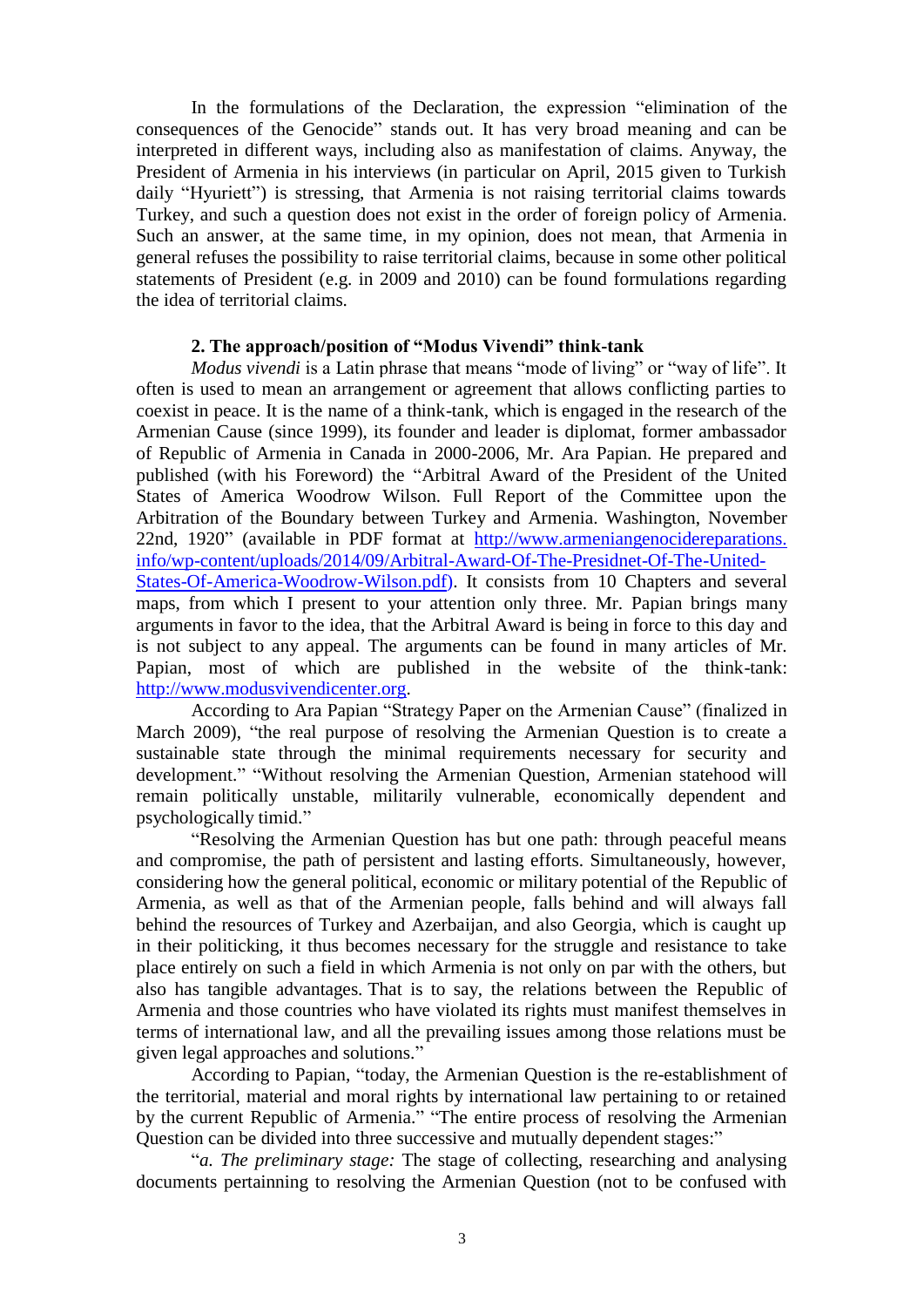the Armenian Genocide). The final outcome of this stage must be the preparation of a collection of documents regarding the Armenian Question" (not the Armenian Genocide) "and its publication in various formats and languages, providing bases for Armenian demands." "*b. The middle stage:* In this stage, it will be necessary to engage notable specialists and legal professionals experienced in international law and judicial proceedings. The final outcome of this stage must be the execution of a lawsuit against the Turkish Republic at the International Court of Justice of the UN with the participation of experts from various legal spheres." "*c. The final stage:* The stage of proposing the court case and initiating the suit. At this stage, the Republic of Armenia must be completely involved as the primary claimant of the basic rights of the demands of the Armenian people, calling on the International Court of Justice of the UN […] to take up the issue of the Turkish Republic's disregard of international law and non-compliance with international obligetions borne. The final outcome of this stage must be the decision of the UN Security Council on Turkey […] to carry out the obligations they have borne arising from, in particular, the arbitral award of Woodrow Wilson of November 22, 1920."

"At the present stage, the Armenian Question has three main components: territorial, material and moral. Consequently, one can only consider resolving the Armenian Question with a complete handling of the issues arising from the aforementioned three components, that is, with complete or partial reparations."

"*a. The territorial component* of the above triad is the most essential. Although the Republic of Armenia had significant territorial losses during 1920-1923, nevertheless, they amount to *de facto* losses, and not *de jure*. That is, even though those territories were occupied by foreign powers and later annexed to other countries, the RA nevertheless continues to maintain the title and its legal rights with regards to those territories."

"*b. The material component of the Armenian Question* It must be made clear from the beginning that material reparations have nothing to do with "payment in return for blood". Material reparations must first of all include the direct material losses borne by the Armenian people and the Republic of Armenia, which comes to around \$40-100 billion with today's currency, according to numerous estimates."

"As the general principle behind reparations is the restoration, at the very least, of the situation before the fact, reparations thus have to make provisions for the recovery of that most sensitive aspect for the Armenian people, the human loss. The Turkish authorities, under the supervision of the international community and international organisations, must create a specific fund, which would encourage childbirth among Armenians, regardless of citizenship, providing significant material support to families with many children of descendants of Armenian Genocide survivors."

"Material reparations must also take into account renovations within the territory of the Republic of Turkey of Armenian monuments and other aspects of cultural heritage, which have been purposefully destroyed or damaged by the Turkish authorities."

"*c. Moral compensation* must not solely include the direct recognition and simultaneous condemnation of the Armenian Genocide by the Republic of Turkey, but also, which is more important, it must delve into the realization of a program for reconciliation. The Turkish authorities must undertake comprehensive and multifaceted public campaigns and educational programs revealing the historical truth to Turkish society."

"During the past fifty years, resolving the Armenian Question, mainly characterized by the statelessness of the Armenian people and the desire to achieve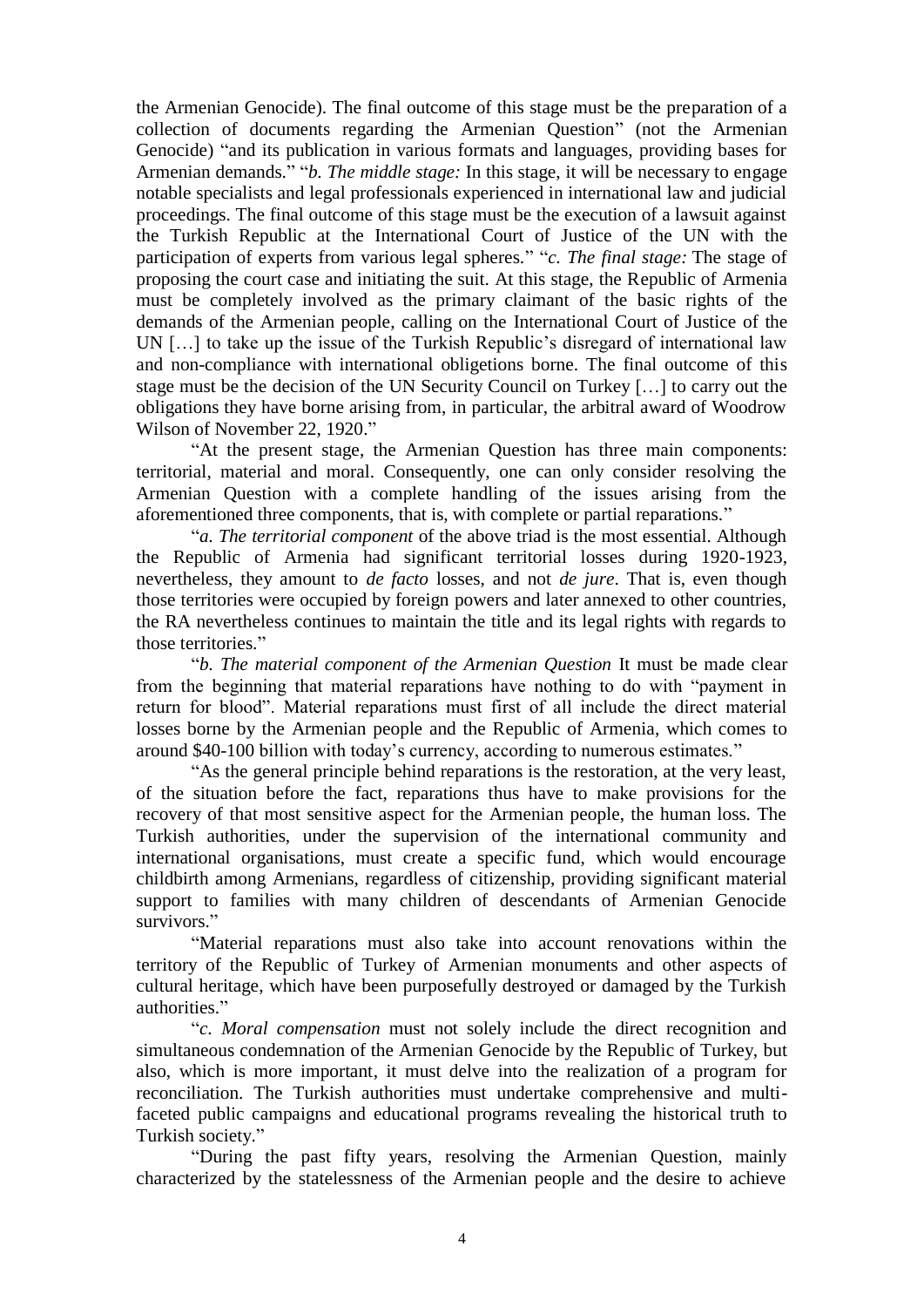certain successes, found expression through having the Armenian Genocide recognised. Even if, with some reservations, one could consider such a policy justified given its times and limitations, such a political mainstay has come to be out of date and ineffectual ever since 1991, with the re-establishment of Armenian statehood."

**"**The solution [of the Armenian Issue] must not go against the core interests of Republic of Turkey, and the Turkish side must be given the opportunity to appreciate and accept in perpetuity the fact that the proposal is a dignified solution for both parties to the given circumstances. And so, resolving the Armenian Question would be possible through the territorial lease of the territories under question, through a novel status being granted to those territories, by which the *de jure* territorial title of the RA would be recognized alongside the *de facto* rule of the Republic of Turkey over those territories."

That is:

"I. The Republic of Turkey would lease "Wilsonian Armenia" from the Republic of Armenia on the basis of a bilateral treaty containing international guarantees with reasonable terms. This treaty and its adjunct agreements would codify the rights and obligations of the parties, as well the participation and involvement of international organisations and interested countries in the territories under question. The terms of lease, the method of payment and its periodicity would be decided by a corresponding agreement."

"II. Citizens of the Republic of Turkey and the Republic of Armenia, independent of their place of residence, would maintain their citizenship, enjoying all the rights of that citizenship, carrying out their duties as citizens. All citizens of both countries would be allowed the unconditional rights of free movement, transportation of goods, residence and economic occupation in those territories, and paying taxes."

"III. Income received through transit from third countries (including oil and gas pipelines) would go towards the improvement and development of local infrastructure (roads, railways, public places for general use)."

"IV. The territory in question would be demilitarised. Security provisions, even the defence, if necessary, of the territory would be the responsibility of international peacekeepers with corresponding authority and under the aegis of the UN Security Council. Maintaining law and order within communities would come under community police and, if necessary, internal forces. International civil and military observer and advisory bodies would have missions in the territory."

"V. The status of the Kars region of the former Russian Empire (1878-1917) and the Republic of Armenia (1918-1920), the southern part of the Batumi region and the territories of the Surmalu region would be subject to separate discussion." At the beginning of the  $21<sup>st</sup>$  century, those territories comprise the provinces of Kars, Ardahan, Artvin and Igdir of the Republic of Turkey. In total, 26.241km<sup>2</sup>, or 3.4% of the total territory of the Turkey, and  $-$  at the beginning of the 21st century  $-779.000$ people, or 1.1% of the total. "As opposed to Wilsonian Armenia, direct Armenian sovereignty would be imposed upon these territories."

## **3. The approach/position of Armenian Revolutionary Federation** – **Dashnaktsutyun (ARF)**

The ARF was the leading political force of the First Republic of Armenia (1918-1920). The ARF is the strongest and the most representative among the political parties of the Armenian Diaspora. It has "Hay Dat" [Armenian Cause] offices in many countries of the world. It is also the only political party with a diasporan base, that is present in the parliament of Armenia for two decades.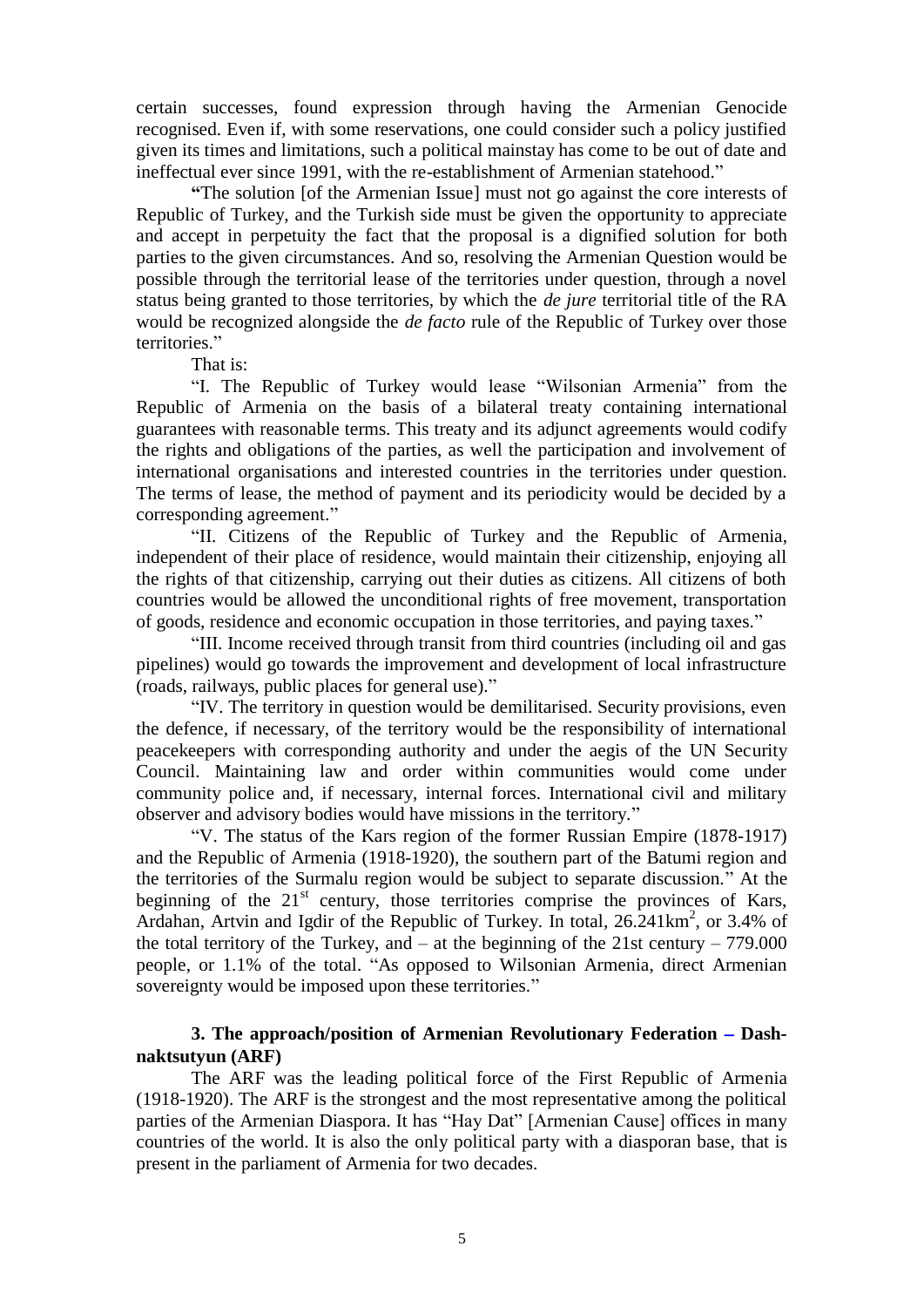In 1998 at its  $27<sup>th</sup>$  congress the ARF adopted a new Program, where are the following thesises on the Armenian claims issue. Thus, it is mentioned, that the aim of the party is the creation of "Free, Independent, and United Armenia", that "the Genocide of Armenians by Turkey is not yet compensated", that "in Turkey those historical monuments, which are witnesses of their Armenian belongingness, are being demolished or distorted. In that way a whole civilization is destroyed". The Program declares, that "nowdays Republic of Armenia is successor of the First Republic of Armenia and that is why is the only predecessor of all Armenian occupied territories". The Program concretize, that "the aim of ARF is

a. Creation of the Free, Independent and United Armenia, which must include the Armenian lands, determined by the Sevres Treaty, as well as Artsakh [Nagorno/Mountainous] Karabagh, Javakhq [Armenian populated territories of South-Western Georgia] and Nakhijevan [since 1921/1923 – part of Republic of Azerbaijan]

b. International condemnation of the crime done by Turkey towards Armenians, return of the occupied territories and just compensation of damages to the Armenian people.

c. Unifing dispersed Armenians in the united Armenia".

In 2007 the Armenian Genocide Reparations Study Group (AGRSG) was convened, which received "a grant from the Armenian Revolutionary Federation-Dashnaktsutyun" to study and report on the issue of reparations for the Armenian Genocide. Its members are Alfred de Zayas, Jermaine O. McCaplin, Ara Papian, and Henry C. Theriault (chair). The AGRSG released its' Final report (nearly 140 pages) in September 2014, which is available in PDF format online, at [www.armeniangenocidereparations.info.](http://www.armeniangenocidereparations.info/) It is available also in French, Spanish and Polish in the same website. It is noted in the annotation, that "the positions taken and perspectives expressed are those of the AGRSG members alone, and do not necessarily represent the views of the Armenian Revolutionary Federation-Dashnaktsutyun".

The report offers an unprecedented comprehensive analysis of the legal, historical, political, and ethical dimensions of the question of reparations for the Armenian genocide of 1915-1923, including specific recommendations for the components of a complete reparations package.

The Report consists from eight parts. "It begins with background information on the Armenian Genocide (Part 1). It then provides:

– a schematic description of the harms inflicted on Armenians through the Genocide (Part 2);

– an outline of the different components appropriate to a comprehensive reparations package for a mass human rights violation (Part 3);

– a legal analysis of the Armenian Genocide reparations issue focused on international legal statutes, principles, and precedents (Part 4);

– an alalysis of the post-Genocide treaty history as it relates to the issue of material reparations, with a focus on President Wilson's Arbitral Award (Part 5);

– a philosophical examination of the ethical aspects of reparations, including analysis of various problems that arise in relation to reparations for mass human rights violations generally and/or the Armenian Genocide specifically (Part 6);

– development of a transitional justice reparations process that encourages participation by Turkish individuals and institutions and addresses the complexities of repair beyond material reparations (Part 7);

– a determination of the specific lands that constitute proper repair as well as options on what should actually comprise the land portion of a reparation package (Part 8);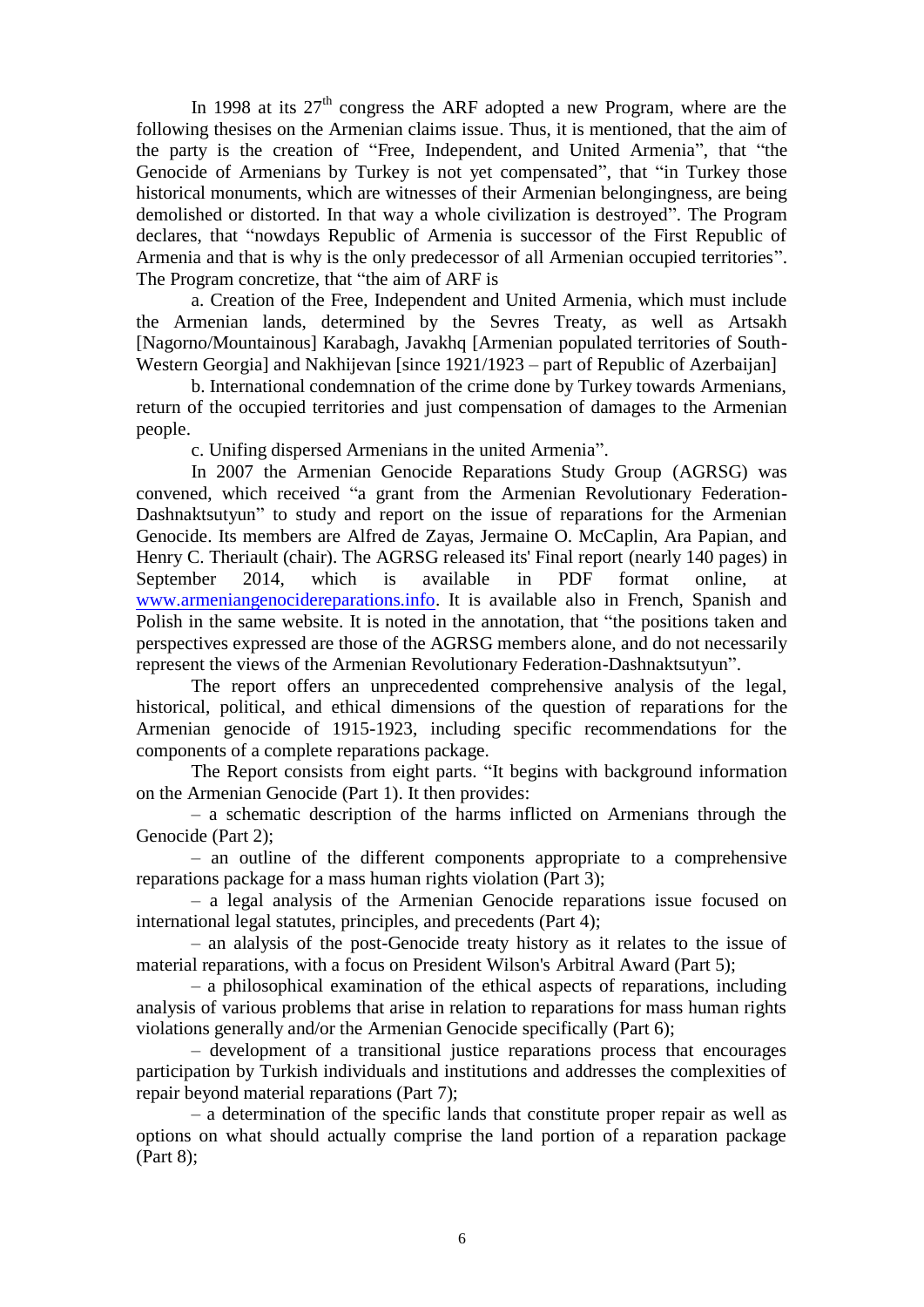– a calculation of the general monetary restitution due Armenians for the loss of life and suffering in the Genocide (Part 8);

– a framework for calculation of specific movable material wealth expropriated through the Genocide and other economic impacts that require restoration or compensation (Part 8), and

– a detailed breakdown of other elements of a full reparations package (Part 8)."

I would like briefly to stress on paragraph 8.5.3 – "Determining the territory to be returned and its post-reparations status." "There are three primary factors in determining specifically which land should be transferred to Armenians as restitution for land lost through the Armenian genocide." "*First*, large amount of lands, privately held by Armenians in a lawfull manner in the Ottoman Empire were expropriated through the Armenian Genocide. *Second*, the traditional Armenian homeland, referred to as "Six Armenian Vilayets (Provinces)" (Erzerum, Van, Bitlis, Diyarbakir, Mamuret-ul-Aziz," and Sebastia) "or "Western Armenia" in addition to the region of Cilicia in the center of the southern Asia Minor, were emptied of Armenians by deliberate government policies including the Genocide. While these lands were under Ottoman governance (having been conquered centuries before the Genocide), the clear attempt to "de-Armenianize" is grounds for an Armenian right to these lands as compensation. *Third*, a portion of these lands was given to the 1918 Armenian Republic through a legally binding arbitration process, in recognition of the Armenian historic right to the lands, Armenian habitation of the lands, and the need for Armenians to have independence from Turkish rule that had just subjected them to genocide and clearly could never be a legitimate authority over Armenians again. The Armenian Republic was prevented from actual possession of some of this land, and lost the remainder through direct military invasion and conquest by Turkish nationalist forces."

"These three points correspond to three possible ways of determining the land that should be returned to Armenians: (1) land could be returned to the heirs of individual owners of the property, (2) specific areas of pre-Genocide Armenian population concentrations could be determined and returned, or (3) the lands, determined by the Wilsonian Arbitration Award process could be given."

In the next five pages the authors of the Report discusses the objections and possibilities of suggested solutions.

Financial compensation for property unavailable for return could be estimated based on extrapolations from (1) documented property losses and (2) historical records of general levels of pre-Genocide material possessions of Armenians in various locations. Based on different approaches of calculations, the sum for property losses and compensation for deaths and suffering is suggested between \$50-104 billion.

**4. The approach/position of National Congress of Western Armenians (NCWA)** can be seen from the Report, prepared beforehand by a group of experts and then discussed and approved at the  $4<sup>th</sup>$  congress of Western Armenians on March 28-29, 2015. The Congress declares that it "initiates the process for the acknowledgement and restoration of damages caused to the Western Armenians. It is the unified position of the Western Armenians, i.e. the heirs of the Armenian subjects/citizens of the Ottoman Empire that the necessity of restoration of the demographic and geopolitical existence of the Western Armenians in their homeland as a consequence of restoration and damages already caused and ongoing is irrefutable. In order to reach this supreme purpose, the 4<sup>th</sup> Congress of Western Armenians confirms the existence of two inseparable and equal goals: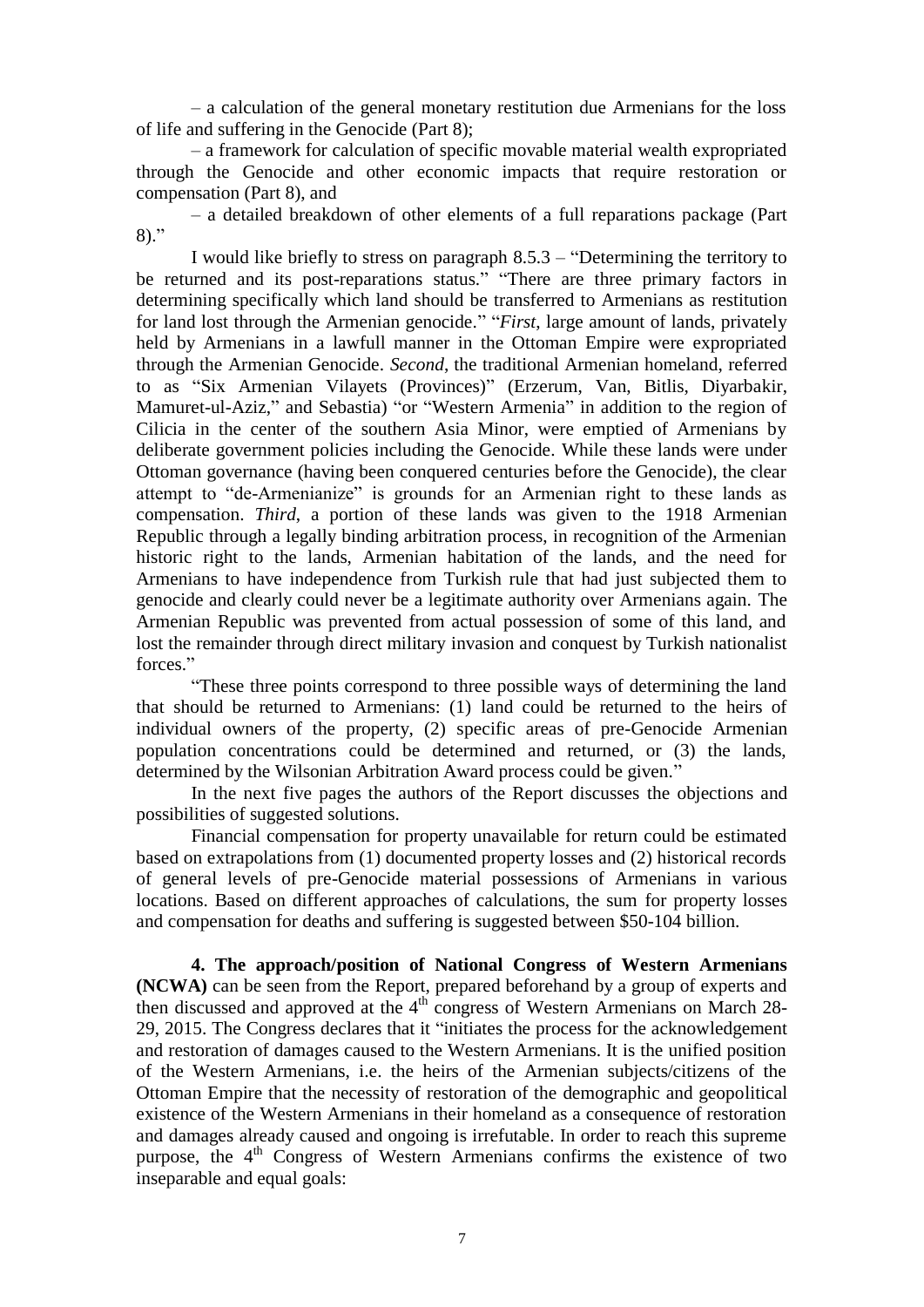1. The reparation of damages caused to the Western Armenians and restoration of their rights;

2. The return of Western Armenians to their homeland and creation of conditions in Turkey, favorable for such return, through reforms and through the establishment of the primacy of human rights values in Turkey.

Based on this collective awareness and in order to exercise its perpetual and irrefutable rights, the 4<sup>th</sup> Congress of Western Armenians is ready to simultaneously follow two paths: the path of dialogue with the Turkish society and the Turkish society and the Turkish authorities" and the second path – that is, the initiation – either directly by the Congress or through coordination of groups of private individuals – of legal actions within the Turkish courts and/or before the European Court of Human Rights.

The second document is the "Memorandum, addressed to the Government and the people of the Republic of Turkey" with the following demands:

- 1. "Recognize the presence of the National Congress of Western Armenians as legal entity in Turkey, enter into a direct and constructive dialogue with its representatives, and establish without delay a joint agency for the management, coordination and execution of our aspirations and challenges.
- 2. Adopt a number of subsequent reforms in the Republic of Turkey to establish a viable context on the entire territory of the country for a safe, just and harmonious existence for all peoples living in Turkey, including conditions for those Armenians living in and out of Turkey to be able to freely bear, under the law and morals, their ethnic origin and the fact of being descendants of the Armenians, which were subjects/citizens of the Ottoman Empire.
- 3. It is and remains our everlasting and indisputable right as an ethnic entity to materialize our will to return to our homeland.
- 4. Open the Turkish border with the Republic of Armenia immediately and without preconditions and initiate a number of steps for the establishment of interstate confidence and friendly relations with the authorities and population of the Armenian state, among whom live hundreds of thousands of descendants of Western Armenians.
- 5. Provide unlimited access to the archives, which is necessary for the reestablishment of the rights of Western Armenians. This should include all cadastre and civil state archives, in addition to all information related to our moral and material losses (damages incurred whether pecuniary or nonpecuniary) and relevant rights.
- 6. Return and rehabilitate all community properties, including churches, schools, material and non-material cultural heritage.
- 7. Invalidate unconditionally all laws and legal acts concerning the expatriation, deportation of ethnic Armenians, liquidation and expropriation of "abandoned properties" thereof and all other exclusive laws and acts that target the Armenians.
- 8. Adopt legal measures to make subsequent reparations for all individual and collective losses suffered by forefathers of the Western Armenians."

"The adoption of the above mentioned measures will contribute to a better understanding among the different ethnic groups living on the territory of the Republic of Turkey and the Armenians. In turn, it will guarantee the aspirations of all for peace, justice and economic growth as well as social development in Turkey and the entire region."

**\***

As for the possibilities of inter national dialogue of people of Asia Minor with the citizens of Turkey.